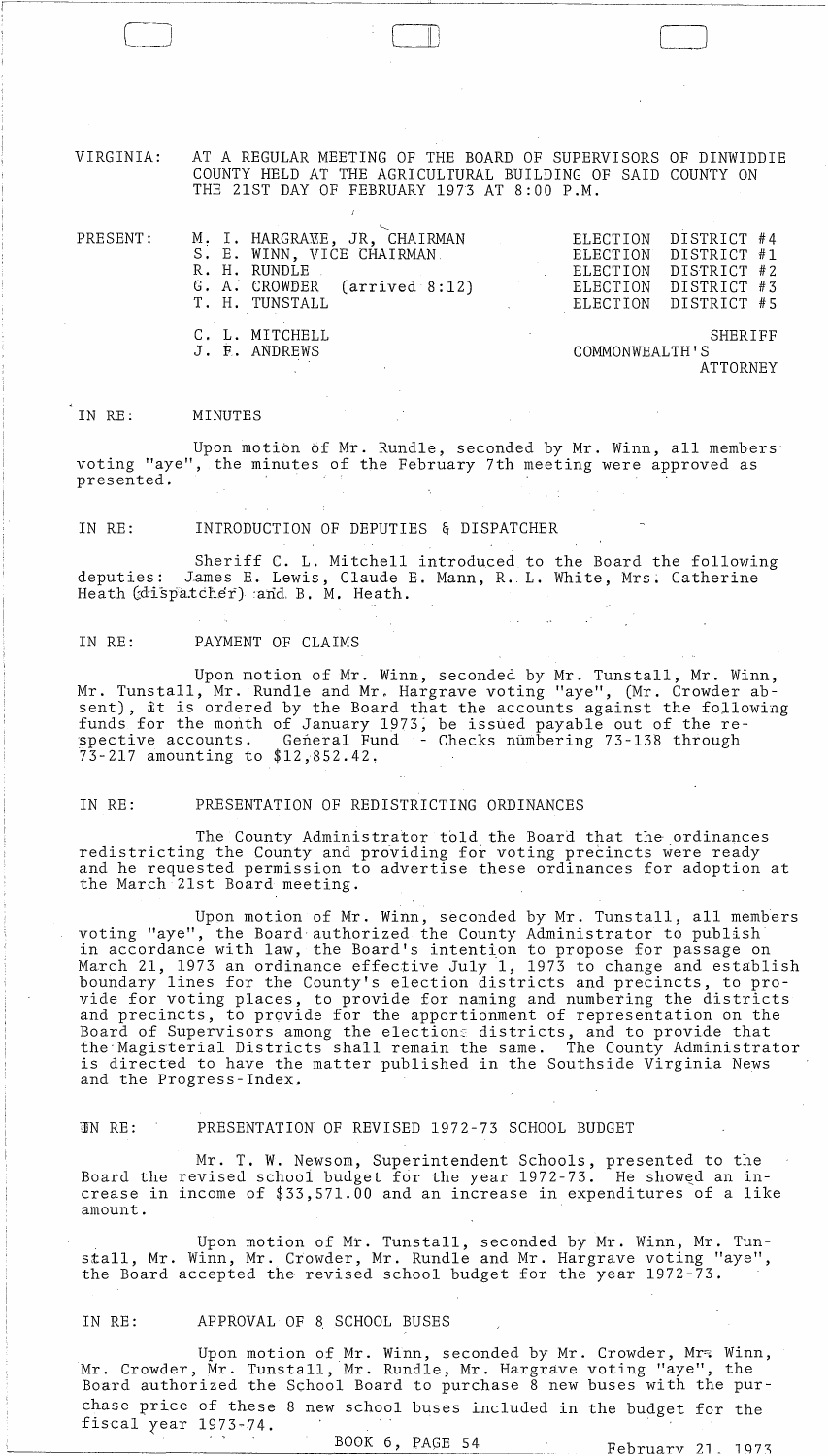IN RE: RESOLUTION - JOHN W; RIVES

Upon motion of Mr. Tunstall, seconded by Mr. Winn, all members voting "aye", the following resolution was adopted:

In appreciation of services rendered by John W. Rives,

WHEREAS, John W. Rives served the County of Dinwiddie during the period January 1963 through January 1973 as a member of the Planning Commission, and

WHEREAS, the Dinwiddie County Board of Supervisors on this 21st day of Hebruary, 1973 is desirous of acknowledging his many contributions and devoted service to the County of Dinwiddie,

NOW, THEREFORE, upon motion duly made, seconded and unanimously voted upon, BE IT RESOLVED that this resolution be, and the same is hereby approved as evidenced by the signatures of the members of the Board of Supervisors affixed below. The County Administrator is directed to deliver this resolution to John W. Rives 'and spread a copy upon the minutes of this meeting.

IN RE: PASSAGE OF DINWIDDIE COUNTYLLICENSES TAX ORDINANCE

The County Administrator:told the Board that in accordance with the Code of Virginia, the amendments to the Dinwiddie County Licenses Tax Ordinance that are proposed to be adopted at this meeting had been advertised in the Southside Virginia News on January 24th and 31st and February 7th and 14th.

 $\hat{z}$ 

The Chairman, Mr. Hargrave, asked if there was anyone present that wished to speak regarding the amendment to the Dinwiddie County Licenses Tax Ordinance. No one spoke for or against the amendments.

Upon motion of Mr. Winn, seconded by Mr. Rundle, all members voting "aye", BE IT ORDAINED BY THE BOARD OF SUPERVISORS OF DINWIDDIE COUNTY, VIRGINIA, that Sections 11-14, 11-15, 11-16 and 11-17 of the Dinwiddie County Code, adopted April 1, 1970 and as heretofore amended, be amended and reordained to read as follows:

Sec. 11-14. Amount of license tax.

For the vehicle license tax period of April 15, 1973 through January 31, 1974, on each and every registered automobile there shall be a license tax of eight dollars; on each and every registered truck and auto wagon, irrespective of whether or not designated and used for the transportation of passengers, there shall be a license tax of eight dollars; and on each and every motorcycle there shall be a license tax of two dollars.

Effective February 1, 1974, on each and every registered automobile there shall be an annual license tax of ten dollars; on each and every registered truck and auto wagon, irrespective of whether or not designated and used for the transportation of passengers, there shall be'an annual license tax of ten dollars; and on each and every motorcycle there shall be an annual license tax of three dollars.

## Sec. 11-15. License tax year.

A license tax period shall commence on the 16th day of April, 1973, and shall expire at 12:00 o!clock midnight on the 31st day of January, 1974.

Effective February 1, 1974, the license tax year shall commence on February 1st of each year and shall expire at 12:00 o'clock midnight on January 31st of the following year.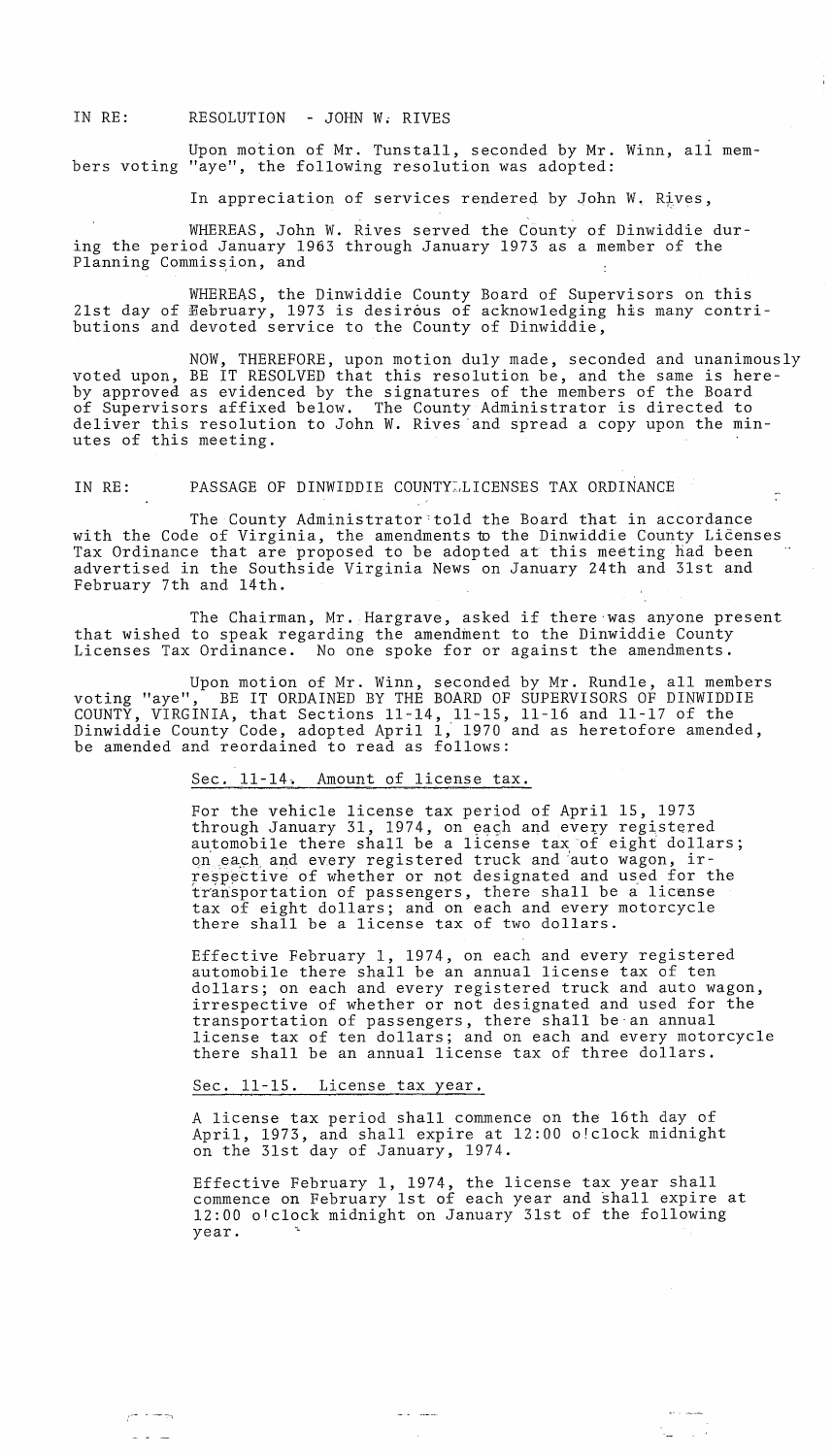Sec. 11-16. Prorating license tax; expiration of license.

During the license tax period of April 16, 1973 through January 31, 1974, only one-half of the license tax prescribed by this ordinance shall be assessed and collected whenever any such license tax first becomes assessable during the period of September 1, 1973 through November IS, 1973; only one-third of the license tax prescribed by this ordinance for said period shall be assessed and collected whenever any such license tax first becomes assessable after November 15,1973.

Effective Februaryll, 1974, only one-half of the license tax prescribed by this ordinance shall be assessed and collected whenever any such license tax first becomes assessable during the period beginning July IS in any year and ending on the first day of November of the same license tax year; only one-third of the license tax prescribed by this ordiance nance shall be assessed· and collect'ed whenever any such license tax first becomes assessable after November 1st of any license tax year.

# Sec. 11-17. Refund of license tax.

Any person holding a current license tag, tin or sticker who disposes of the vehicle for which it was issued and does not purchase another vehicle may surrender the license tag, tin or sticker ato the Treasurer, with whatever proof as required by the Treasurer, that the vehicle for which the license tag, tin or sticker was issued has been sold or assigned and request a refund for the unused portion of the fee paid.  $, \, \cdot \,$ 

(b) During the license tax period of April 16, 1973 through January 31, 1974, the Treasurer shall refund to the applicant one-half of the total cost of the license tag, tin or sticker if application for such refund is made on or before September 1, 1'9,73, but such refund shall be one-third of such total *coit* when the application therefor is made subsequent to September 1, 1973 but on or before November IS, 1973. No refund shall be made when· application therefor is made after November 15, 1973.

Effective February 1, 1974, the Treasurer shall-refund to the applicant one-half of the total cost of the license tag, tin or sticker if application for such refund is made on or before July 15th of the current license tax year, but such refund shall·be one-third of such totil cost when application therefor is made subsequent to the 15th day of July of the current license tax year but on or before the 1st day of November of the current license tax year. No refund shall be made when the application therefor is made after the 1st day of November of the current license tax year ..

IN RE:

r-=--=J

VIRGINIA ASSOCIATION OF COUNTIES REFUND FROM RAILROAD CASE SPECIAL FUNDS

The Chairman, Mr. Hargrave, told the Board that he had received a check from the Virginia Association of Counties in the amount bf \$211.93. Several years back the County had appropriated a sum of money to the VirginiaAssociation of Counties for the purpose of fighting a court<br>case against the Norfolk & Western Railroad. The Norfolk & Western Railcase against the Norfolk & Western Railroad. road had gone to Court trying to get its taxes in the various counties throughout the State of Virginia which their tracks run reduced. All the other counties in the state that had Norfolk & Western tracks running through it had appropriated sums of money to fight this. court case also. The appropriations were based on population and number of miles of track located in each County. Since all the funds were not expended on this court case, they were being refunded to the counties on the same basis which they were appropriated by the County.

\...- -\_. -- -------- "--\_.\_------ .~~.--~--- \_ ... \_------- - \_\_\_\_\_\_\_\_\_\_ ~ \_\_ ~ \_\_\_\_ ...c-. \_\_\_ \_\_'\_\_\_ \_\_\_\_\_\_ . \_\_\_\_\_\_\_ . \_\_

**. BOOK 6 PAGE 55**